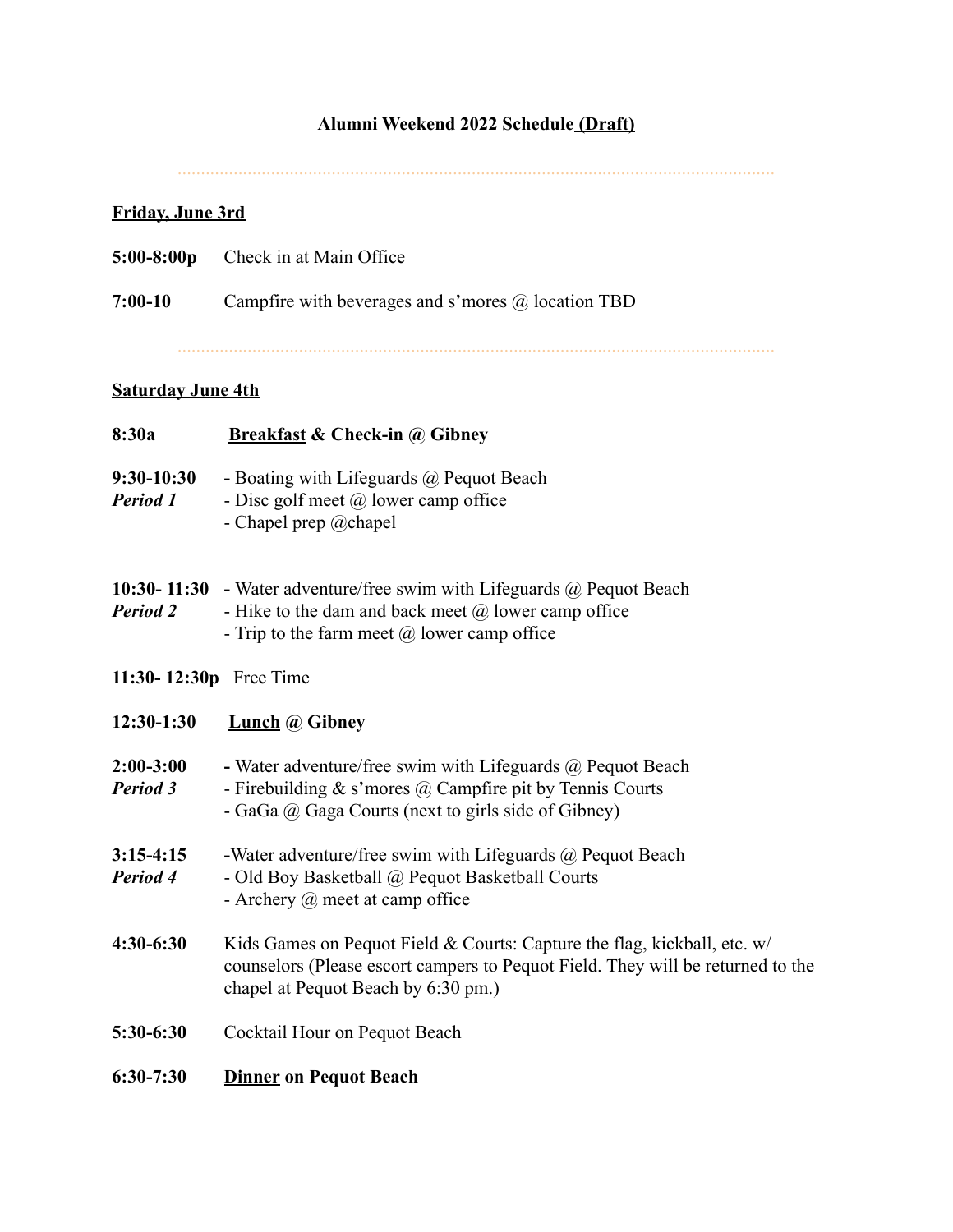## **7:30 - Late** Adults: Beach Party, Drinks, Live Music

Kids: Hangout in Gibney with Camp counselors (Please escort children to the Chapel at Pequot Beach at *7:30 pm* after eating. They will be brought back to the same point for collection at *9:30 pm*. If you would like to get them before this time, they will be located at Gibney dining hall or Pequot courts. Activities include dodgeball, knockout basketball, arts & crafts, indoor games, board games, etc. *Ends promptly at 9:30 pm.*

#### **Sunday June 5th**

**8:00a** Pastries and Coffee for early risers @ Gibney

**9:00** Chapel Service

## **10:15 Brunch at Gibney**

**12:00p** Depart (for folks staying in buildings, please check-out of your room by 10am)

### **Alumni Weekend Information**

### **Check-In Times**

C'mon over to the check-in table to let us know that you're here, to get your room assignment (if you're staying in a building) and to get the weekend schedule. Since we know that folks will arrive at various times throughout the weekend, we will have three check-in opportunities:

- Friday 5pm - 8pm at the Welcome Center

- Saturday 8am - 10:45am on Gibney Deck

If you arrive outside of one of those windows please feel free to set your stuff down and check-in with a staff member later. **If you are staying in a building, the last name that your reservation is under will be listed on your door**.

*Please note that check out on Sunday is at 12pm. Guests staying in buildings must be out of their rooms by 10am. Thank you!*

### **Vehicles**

Once you arrive at Camp we ask that you 'park it and leave it' (preferably up top by the Conference Center) for the duration of your stay. If you have mobility issues please speak to one of the Camp Staff and we will arrange to get you where you need to be safely. Unless you are given permission for accessibility reasons, please do not drive your personal vehicle around camp.